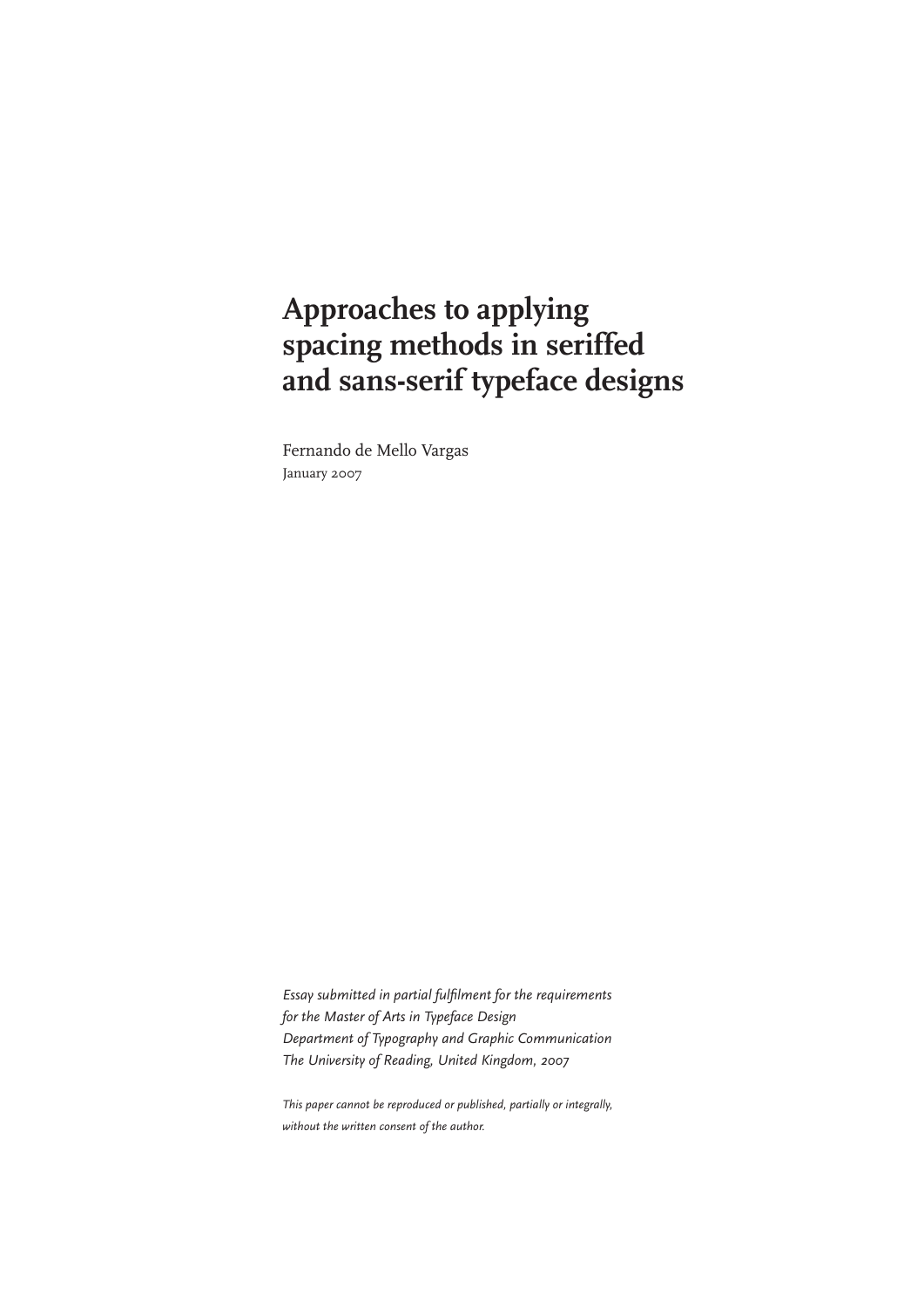#### *Acknowledgments*

The author would like to thank Nicolien Van der Keur for providing the Asa Types *'Trinité 1, 2, 3'* catalog and Daniel Rathigan for proof reading.

Set in FF Scala and FF Scala Sans in Adobe InDesign CS2.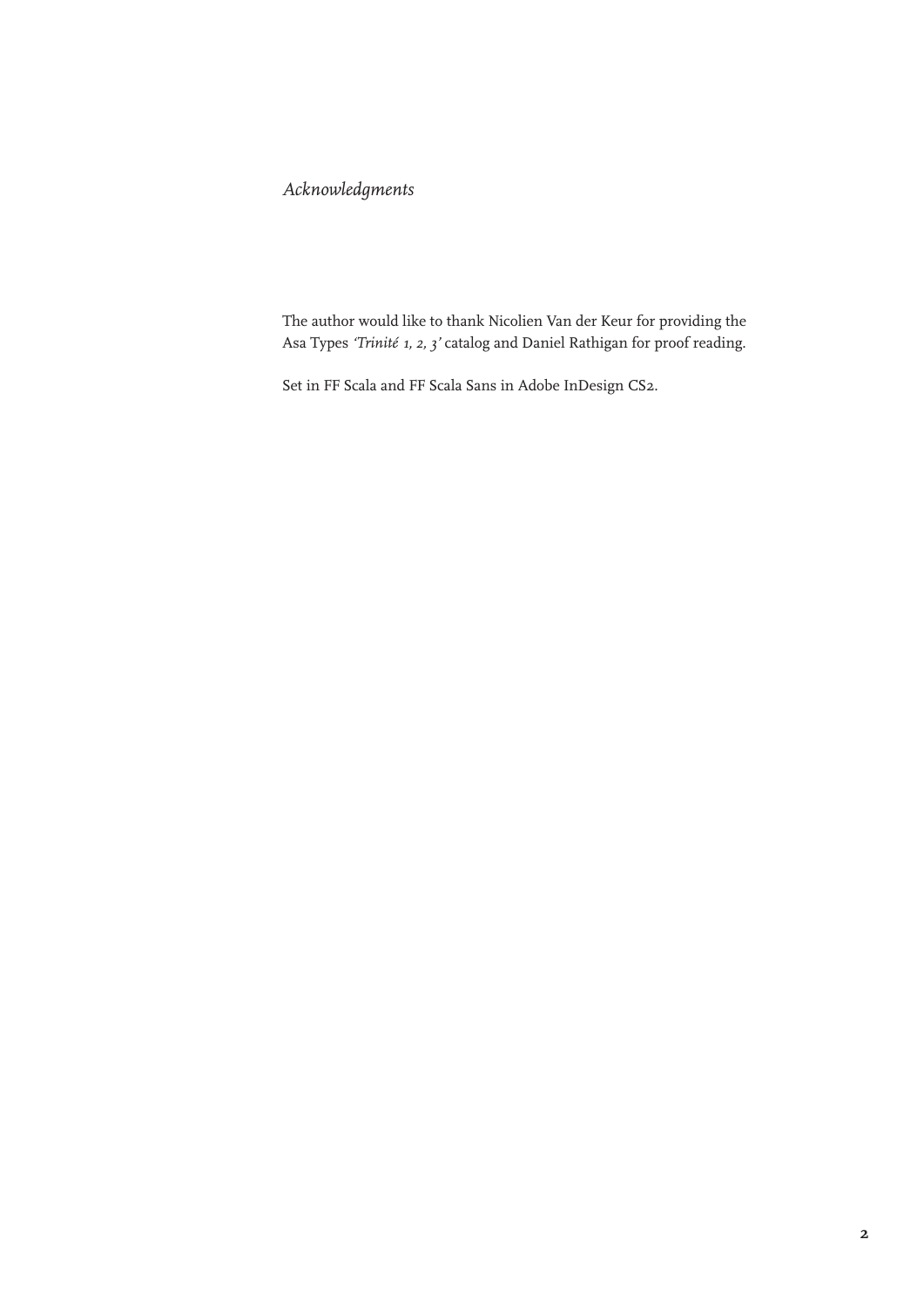#### *Contents*

#### introduction 4 **1**

#### optical spacing concepts 5 **2**

- 2.1 Spacing a sequence of different shapes 5
- 2.2 Balancing internal and external white spaces in letterforms 6
- 2.3 Simultaneous contrast issue 6
- 2.4 Vertical optical centres 7
- 2.5 Influence of ascenders and descenders 7

#### applying spacing methods in seriffed and sans-serif typeface designs 8 **3**

- 3.1 Experiment procedures 8
- 3.2 Description of spacing methods used 9
	- 3.2.1 Walter Tracy's method 9
	- 3.2.2 Miguel Sousa's method 10
- 3.3 Analysis of the results 11
	- 3.3.1 First approach: comparing paragraphs and phrases 11
	- 3.3.2 Second approach: comparing words 14
- epilogue 16 4
- image sources 17 5
- references 18 6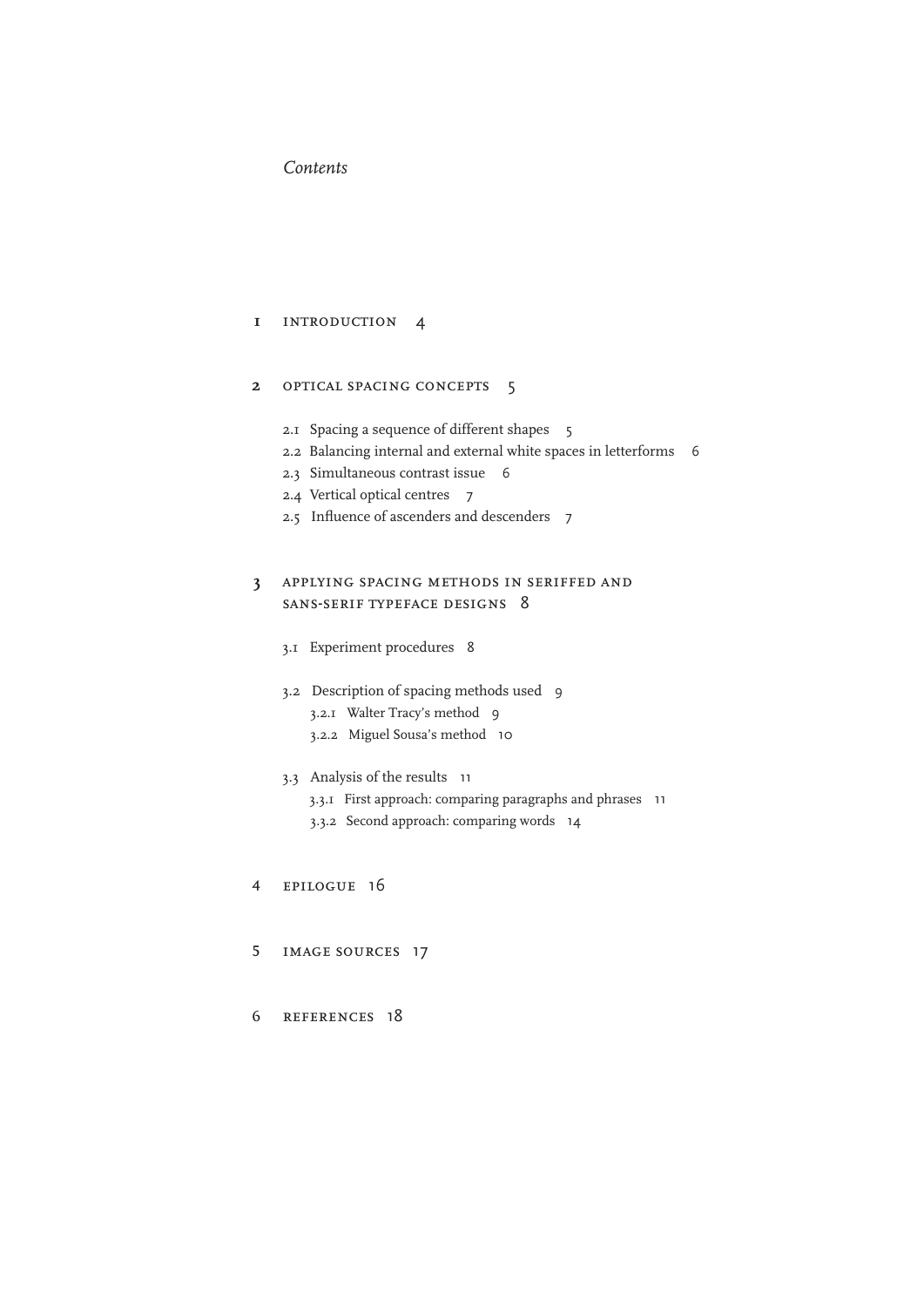#### *1. Introduction*

1 W. Tracy, '*Letters of credit: a view of type design*', p. 71

2 R. Southall, '*A survey of type design techniques before 1978*', p. 35

3 David Kindersley says that the judgement of correct spacing probably do not depend in the eye mechanism by itself: '*This is the important thing – the eye – how does it balance, how does it space; yet this is not all, because what we know of spacing seems directly to contradict the simple interpretation of the image on the retina. The cerebral cortex perhaps only uses the retinal image and then blends this information with experience received from the other senses*'. D. Kindersley, '*An essay in optical letter spacing and its mechanical application*', p. 6.

4 A. Frutiger, '*Letterforms in photo-typography*', p. 330 5 Kindersley, p. 6

The adjustment of space between letters in typeface design, a process commonly named 'fitting', is correctly considered by many authors to be as important as the design of the shape of the letters. Walter Tracy says: '*The "fitting" of letters – the allocating of the correct amount of space to each side of them, so that when they are associated into words they have a balanced relationship, without unsightly gaps or congestion – is a process*  fundamental to the success of a type design'.<sup>1</sup> Even in a situation where a typeface designer has to create the shape of the letters and leave the spacing task to another professional such as the manufacturer, it will be necessary to start estimating sidebearing values (the limits of white space to the left and to the right of each glyph created). It will be quite impossible to create a coherent set of characters without studying them in combination.2 Thus spacing can be considered a fundamental part of creating a typeface. It is a process that can be refined later, but that must be exercised from the beginning of letter creation. However, there are few typedesign-related publications that cover the subject in a practical and helpful way.

It seems that there is no absolute formula to fit all the characters perfectly in every typeface. Correct spacing seems to be a combination of reasonable judgement of the eye and the aspects of the design of the glyphs.3 The objective is to make all the glyphs equally distant from each other inside a word through optical adjustments, creating comfortable textures in texts. Adrian Frutiger explains that in the practice of designing typefaces the letterforms '*... must conform to a basic form embedded in the subconscious mind of a large mass of readers*'.4 Thus the readability proposed by text typefaces is related, along with other conditions, to the presence of a group of standard shapes in their design. Since these common characteristics in letterforms exist in text typefaces, it seems convenient to imagine systems of attributing standard amounts of white space according to these common shapes. David Kindersley says: '*... somewhere deeper than I could see for the moment there was a set of rules that could be applied to all alphabets, and perhaps all symbols that were arranged laterally, and that these rules if closely parallel to the function of the eye would achieve good spacing*'.5 In fact, as he demonstrates later in his essay, some basic rules of spacing related to character shapes can be defined and can help in estimating the space between letters in a proper way.

This essay intends to discuss briefly some existing spacing methods and apply them in seriffed and sans-serif designs. The first part will rapidly present some important optical concepts to correct spacing of letters. The second part is concerned with presenting the results of applying some of these spacing methods to seriffed and sans-serif typefaces.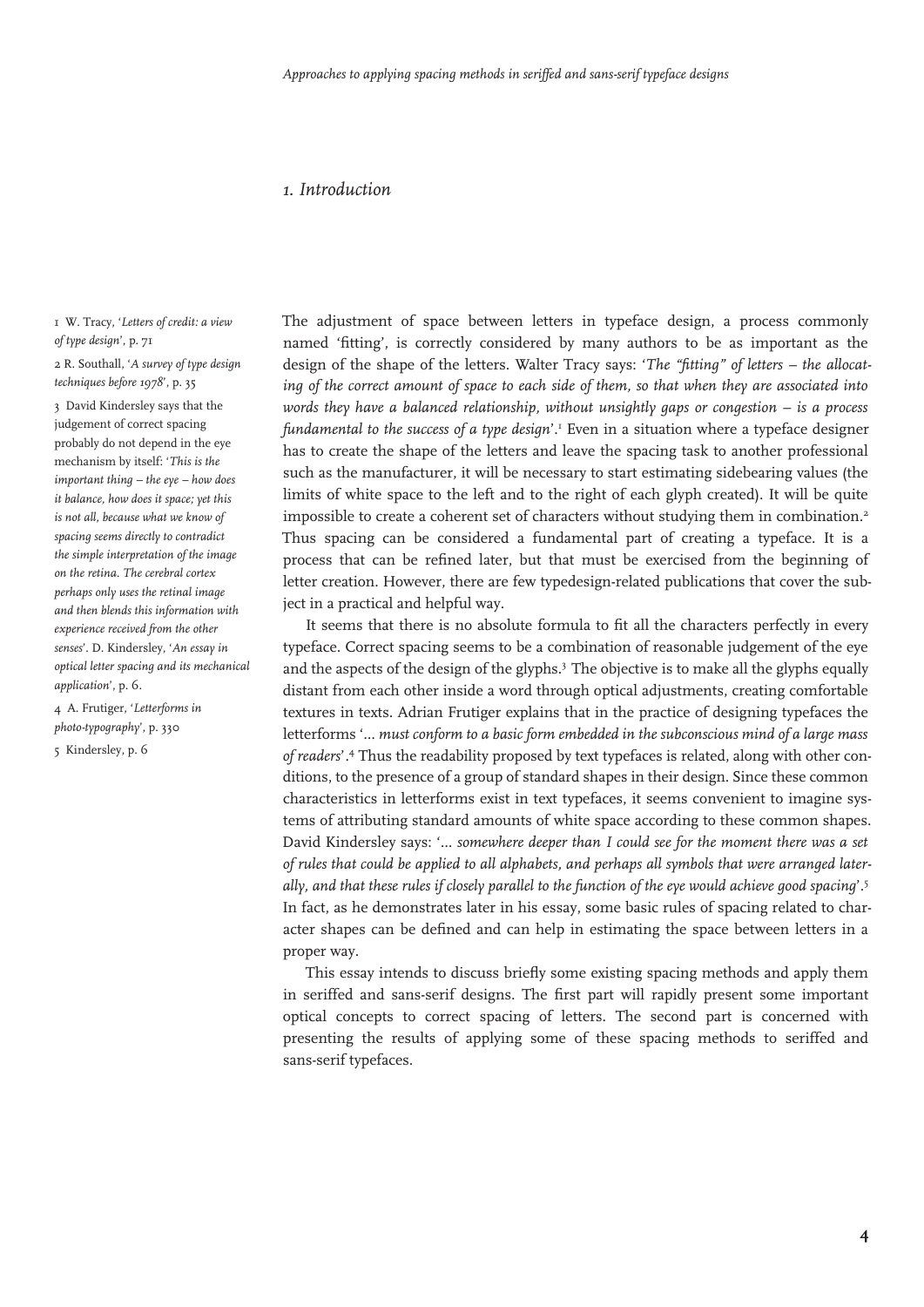#### *2. Optical spacing concepts*

#### **2.1 Spacing a sequence of different shapes**

The first thing to bear in mind when attributing amounts of white spaces laterally to some different shapes in an equally distributed manner is that eye judgements are more important than any arithmetic parameter. If we take into consideration an aleatory sequence of squares, circles and triangles and try to balance the white spaces between them visually, the results are better than spacing these shapes by a fixed amount. **[Figs. 1 and 2]**



**Fig. 1:** In the first example (a), a fixed amount of space is placed between the shapes. Below (b), the shapes were spaced visually. The second example shows that the amounts of spaces follow standards according to the different combination of shapes.

## $\blacksquare$ I **O** (A V O I OIAVO  $\blacksquare$

**Fig. 2:** David Kindersley made a similar experiment with these shapes but also included semicircles, rectangles and triangles with apexes both up and down. He arranged the shapes visually and repeated the experiment several times, each time reducing the distances between shapes. The triangle with the apex at the top required more space to its sides than the one in the other way, showing that a simple change of direction in the same form demands different conditions of visual spacing.  $\stackrel{\hspace{0.1em}\mathsf{\scriptscriptstyle\$}}{ }$ 

6 The experiment was realized in order to find out if widening or narrowing the spaces between shapes was related to adding or subtracting a constant. The results showed that the spaces reduced in a constant fashion. Kindersley, p. 10.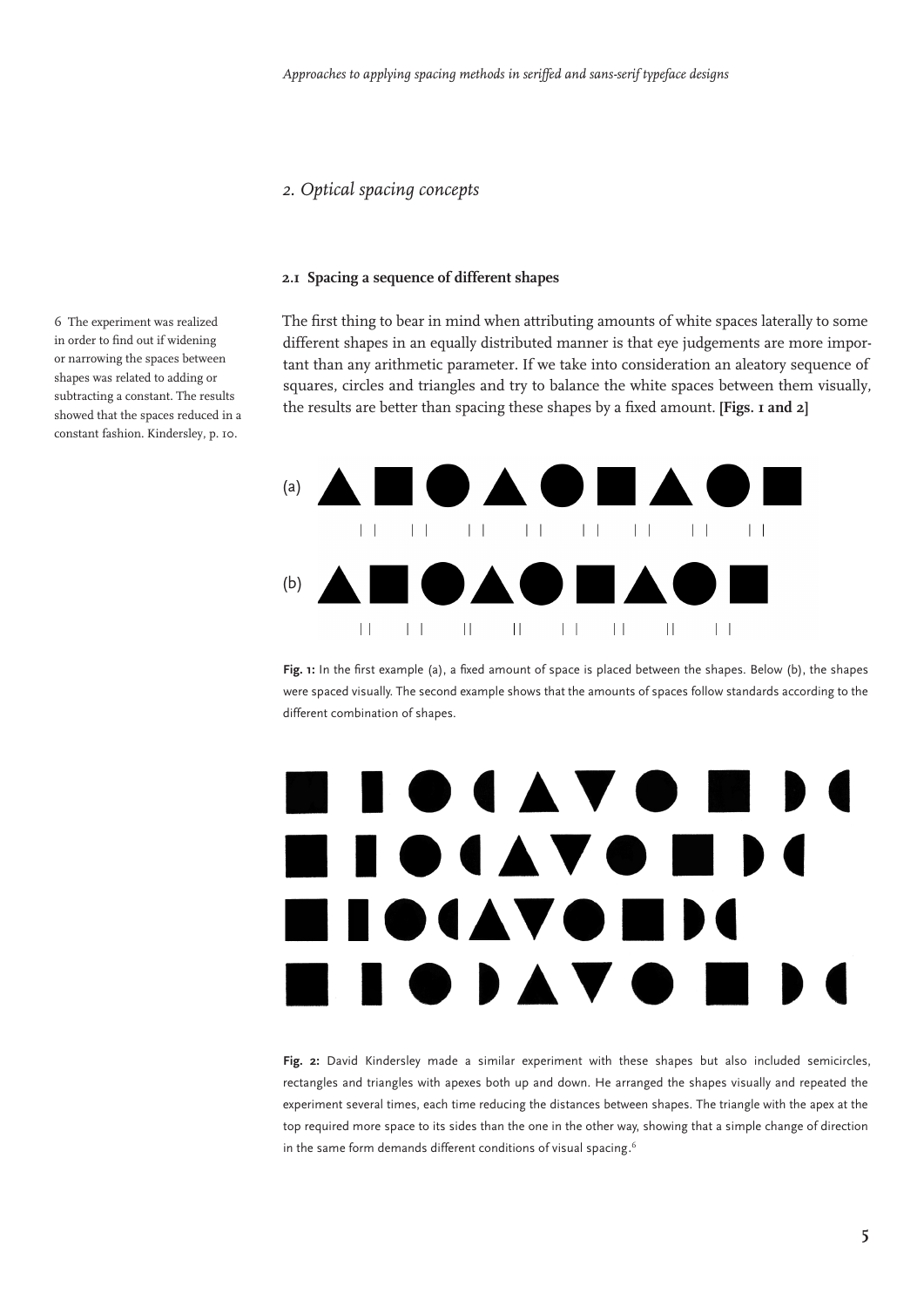#### **2.2 Balancing internal and external white spaces in letterforms**

#### 7 Tracy, pp. 73–74

8 F. Smeijers, '*Counterpunch: making type in the sixteen century; designing typefaces now*', p. 24

#### 9 Smeijers, pp. 30–32

10 Kindersley, p. 12

11 It is true that these negative spacing adjustments were more common in advertising text setting. However, at that time there seems to have existed a belief in these new possibilities in tight spacing settings as something to increase legibility of texts and to provide economy of space and cost in printed matter. Joseph S. Scorsone, referring to Aaron Burns' article '*Typography 1978*' (1968), which describes new possibilities in typography through advances in phototypesetting systems, said that through that new technology '*... type can be set extremely close, which may contribute to its legibility as well as its aesthetic quality*'. Scorsone stated this in the beginning of an article in which he proposes a system of 27 ligatures as an addition to both sans-serif and seriffed typefaces. Considering that words are read by their overall shape and not by individual recognition of letters, he believed '*... the ligatures may increase legibility since the shape of the word would be reinforced by uniting the letters into a more distinct visual form*' and thus '... *space taken up by the printer matter could be greatly reduced (and, thereby, cost also)*'. J. S. Scorsone, '*Ligature design for contemporary technology*', pp. 39-40

12 Tracy, p. 78

In the case of letters, the principle is mostly the same as the one previously described, except for the fact that some of them have internal white spaces and serifs, which also have an influence on the correct space to attribute to each of their sides. Thus adjustments in letter widths and shapes during the spacing process are common.<sup>7</sup>

In order to achieve an even color in the text, the amount of white space inside and outside glyphs that have counters should be balanced. Fred Smeijers refers to this equilibrium of black and white when he says that the spaces between the letters '*... have to be in balance with each other and, at the same time, in balance with the spaces within the characters*'.8 He explains that characters with open counters are more difficult to space because '*... there is no clear border between the space that belongs to the inner area of the character and the space that belongs to the area between the two characters*'.9 **[Fig. 3]**



**Fig. 3:** The z in a seriffed face like Century Schoolbook has its inner-space more defined by its serifs than in a sans-serif one like Helvetica, which makes the letter easier to space.

#### **2.3 Simultaneous contrast issue**

Still regarding the black and white compensations, there is an issue related to our eye mechanism which David Kindersley explains: '*White is whiter than white immediately next to black. When spacing is too close, this intensity increase might erode the* image<sup>10</sup>. That is the reason why the tight spacing of the letters must be avoided in texts. Reducing the spacing of letters was a habit that some designers developed when the photocomposition and the first computer systems started to be used. These systems brought possibilities of adjustments previously impossible with the fixed widths of metal types and matrixes of hot composition systems<sup>11</sup>. Walter Tracy strongly criticises this habit, saying that it affects negatively the texture of the text, emphasizing the white spaces when letters have counters and creating dark regions when letters with vertical strokes are set close to each other<sup>12</sup>. [Fig. 4]

### the quick brown fox jumps over the lazy dog

### the quick brown fox jumps over the lazy dog

Fig. 4: Two examples of phototypesetting typefaces from the Berthold Headlines E3 catalog, 1982. The first is Stempel Garamond Medium and the second is Gill Sans Regular. In both cases it is possible to notice the consequences of tight spacing, such as the lack of proportion between internal and external white areas of the letters and the consequential emphasis on the white space of the counters.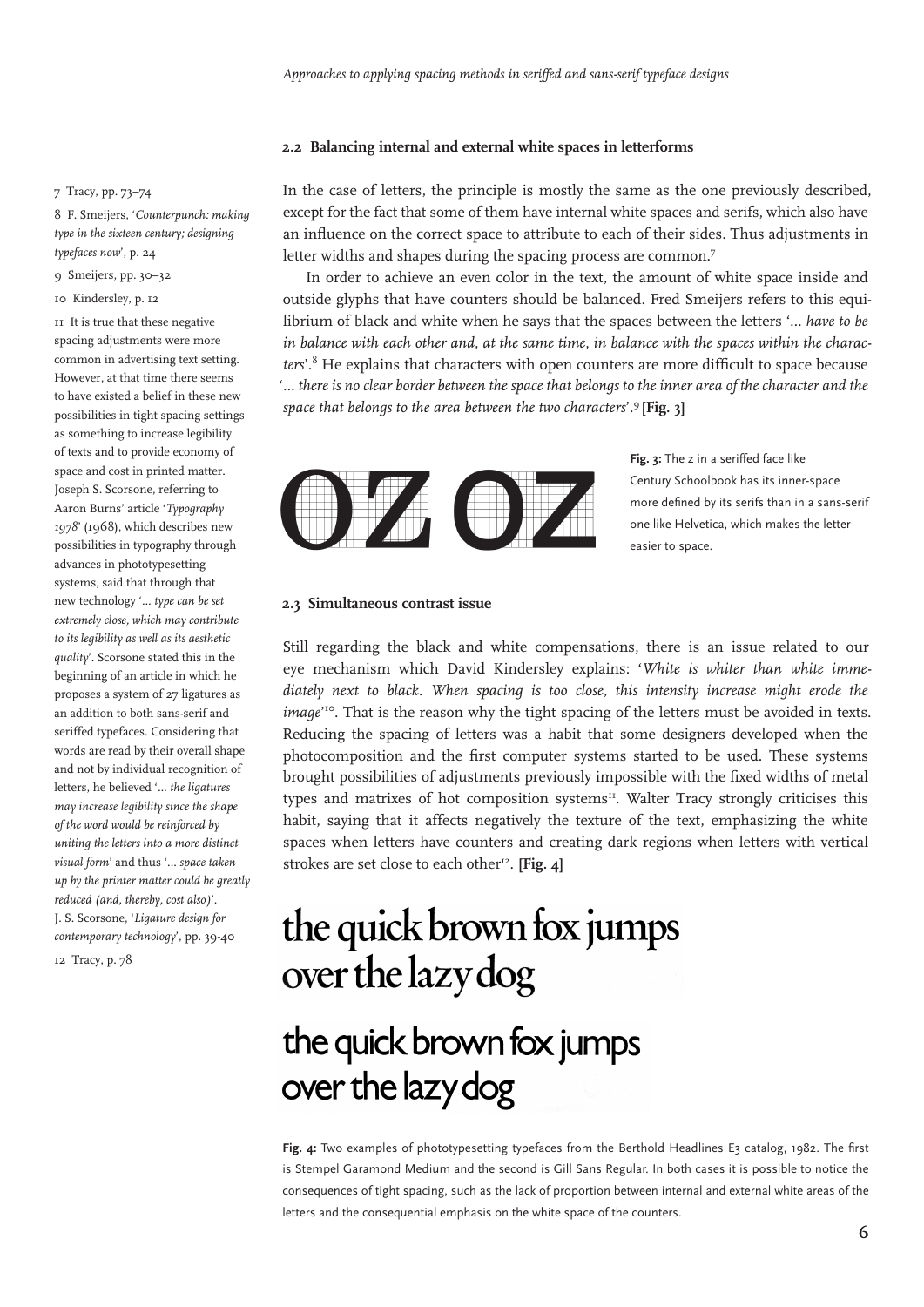#### **2.4 Vertical optical centres**

13 Kindersley, p. 7 14 H. Spencer, '*The visible word*', pp. 14–15 15 Kindersley, p. 12

Every glyph must have its sidebearings defined according to its correct vertical optical centre, which has to be discovered by the eye, since it is related to glyph shape, to the presence of internal white space and to the presence of serifs. The mathematical vertical centre of the glyphs is '... *the vertical halfway between the left and right projections of the letter*' 13 and will coincide with the vertical optical centre only in exactly symmetric glyphs **[Fig. 5]**. That is why when the glyphs O and H are plainly symmetrical (here one could say, and thus have a vertical stress, in the case of O, or the same serif sizes and lengths at both sides, in the case of a seriffed H), they receive the same amount of space at each side.



**Fig. 5:** An Helvetica H can have both optical and mathematical centres at the same vertical position; it is not the case in a Baskerville r, where the optical centre is slightly to the left of the mathematical one.

#### **2.5 Influence of ascenders and descenders**

Although ascenders and descenders are known to be fundamental to word shape and letter recognition14, it seems that the vertical aspect of the shapes between the x-height and the baseline (or the cap height and the baseline) are more influential in spacing than the length of ascenders and descenders.15 **[Fig.6]**

16/20D Trinité Roman Wide 1, 2, 3

- In former days the shape a new  $\mathbf{1}$ book was to take was a matter
- In former days the shape a new  $\overline{2}$ book was to take was a matter
- In former days the shape a new  $\overline{\mathbf{3}}$ book was to take was a matter of consultations in the publishing office over specimen pages pro duced in the composingroom

**Fig. 6:** The three versions of Trinité Roman Wide, Bram de Does, 1982. Versions 1 to 3 have different lengths for ascenders and descenders (1 is short, 3 is long). Yet, the spacing of the characters remains the same in all of them.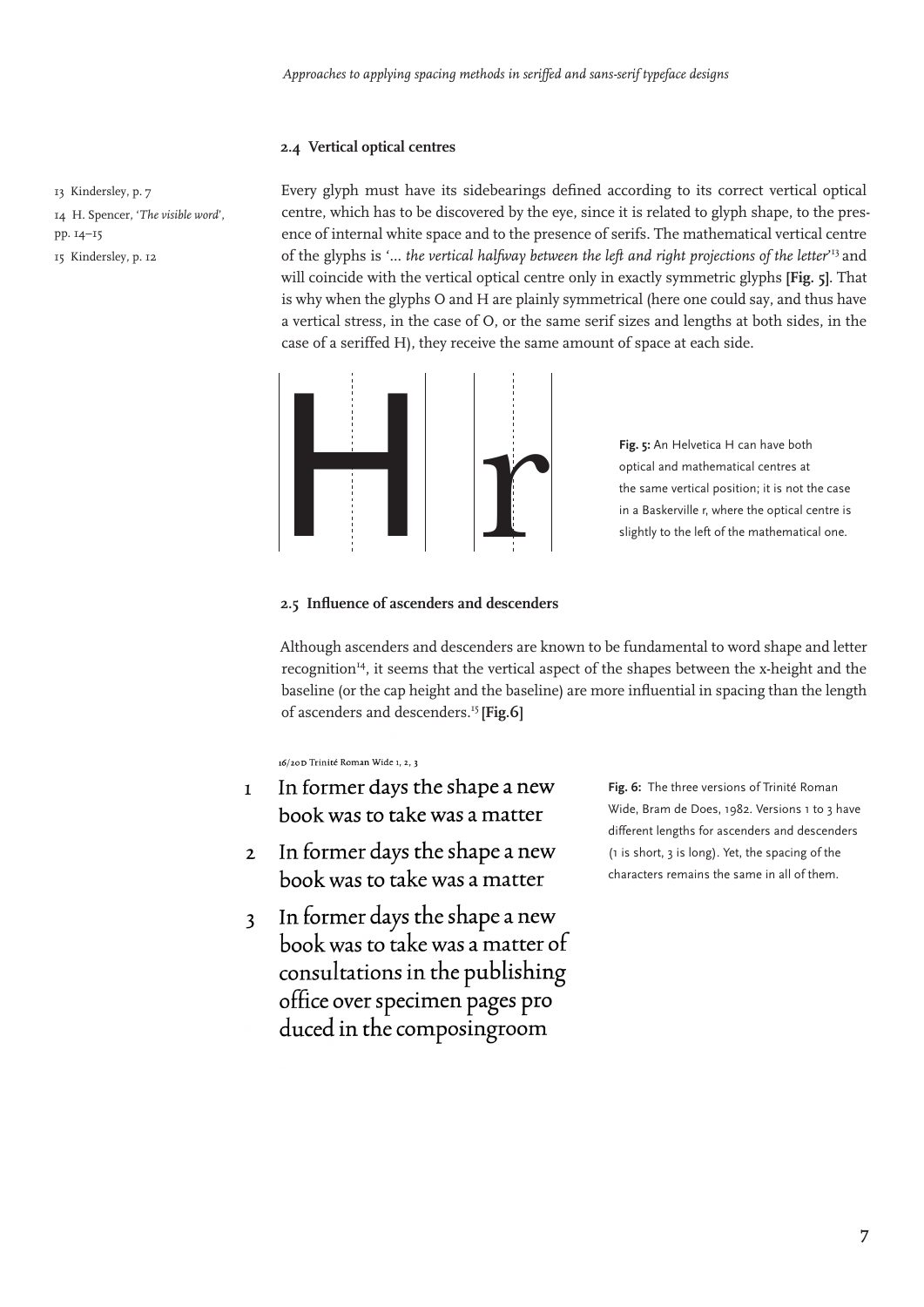#### *3. Applying spacing methods in seriffed and sans-serif typeface designs*

16 W.A. Dwiggins, '*WAD to RR: a letter about designing type*', p. 7

17 Tracy, p. 72

18 Kindersley, p. 16

19 Tracy, p. 72

20 Miguel Sousa's spacing method and his typeface Calouste were created while attending the MA in Typeface Design course at this Department in 2004–2005.

As mentioned before, only a few typedesigners describe reliable spacing methods intended for text typefaces. W.A. Dwiggins was probably the first to mention a possible set of rules in spacing in the 1940s, when he said in his letter to Rudolph Ruzicka: '*I have a hunch that a "coarse" formula could be worked out, because there is certainly a "right" interval for a given weight and height of stem, varying as these dimensions vary*'.16 In spite of the fact that the fitting of his types was made by C.H. Griffith at Linotype in New York, he apparently had in mind that a basic spacing system was possible<sup>17</sup>. In the 1960s, David Kindersley presented a set of rules for spacing letters based on experiments involving transmitted light.<sup>18</sup> In the 1980s, Walter Tracy also described a spacing method based on the principles he learned from Harry Smith of Linotype<sup>19</sup>. His method is probably the most influential and well-known up to now, since it is reproduced in many typeface design publications. Recently, portuguese type designer Miguel Sousa also developed a reliable method while creating his typeface Calouste<sup>20</sup>.

All of the spacing methods cited above where created based in seriffed typefaces. Their creators do not make reference to adjustments or changes in the systems when regarding sans-serif designs. For this reason, it would be good to compare some of these methods applied to both seriffed and sans-serif designs.

#### **3.1 Experiment procedures**

The experiment consisted of clearing the sidebearing values for two typefaces and re-adjusting them through two of the referred spacing methods. Kerning pairs were also cleared from the fonts; if they were maintained, they could interfere in the final appearance of the testing texts. The two spacing methods chosen were the ones described by Walter Tracy and Miguel Sousa. The choice was based on the fact that these methods have detailed procedure descriptions.

The typefaces chosen were Minion, a seriffed design from 1990 by Robert Slimbach, and Myriad, a sans-serif design from 1992 by Robert Slimbach and Carol Twombly. The fonts were used in the experiment in their regular weight. The reason for choosing these fonts is that both designs are good examples of successful and well-designed text faces, being both indicated for use in several kinds of printed media.

In both typefaces the methods were applied to all the lowercase and uppercase letters, excluding any other glyphs. The products of the experiment are four new typefaces, two versions of Minion and two versions of Myriad (in each case corresponding to one of the spacing methods used in the test). The methods were applied following strictly Tracy and Sousa's procedures, without referring to the original spacings present in the designs. When the experiment was finished, the new typefaces were compared to the original designs. The results are shown as side-by-side comparisons of paragraphs or superpositions of the typefaces according to the method used and against the original spacing, in paragraphs, words or phrases.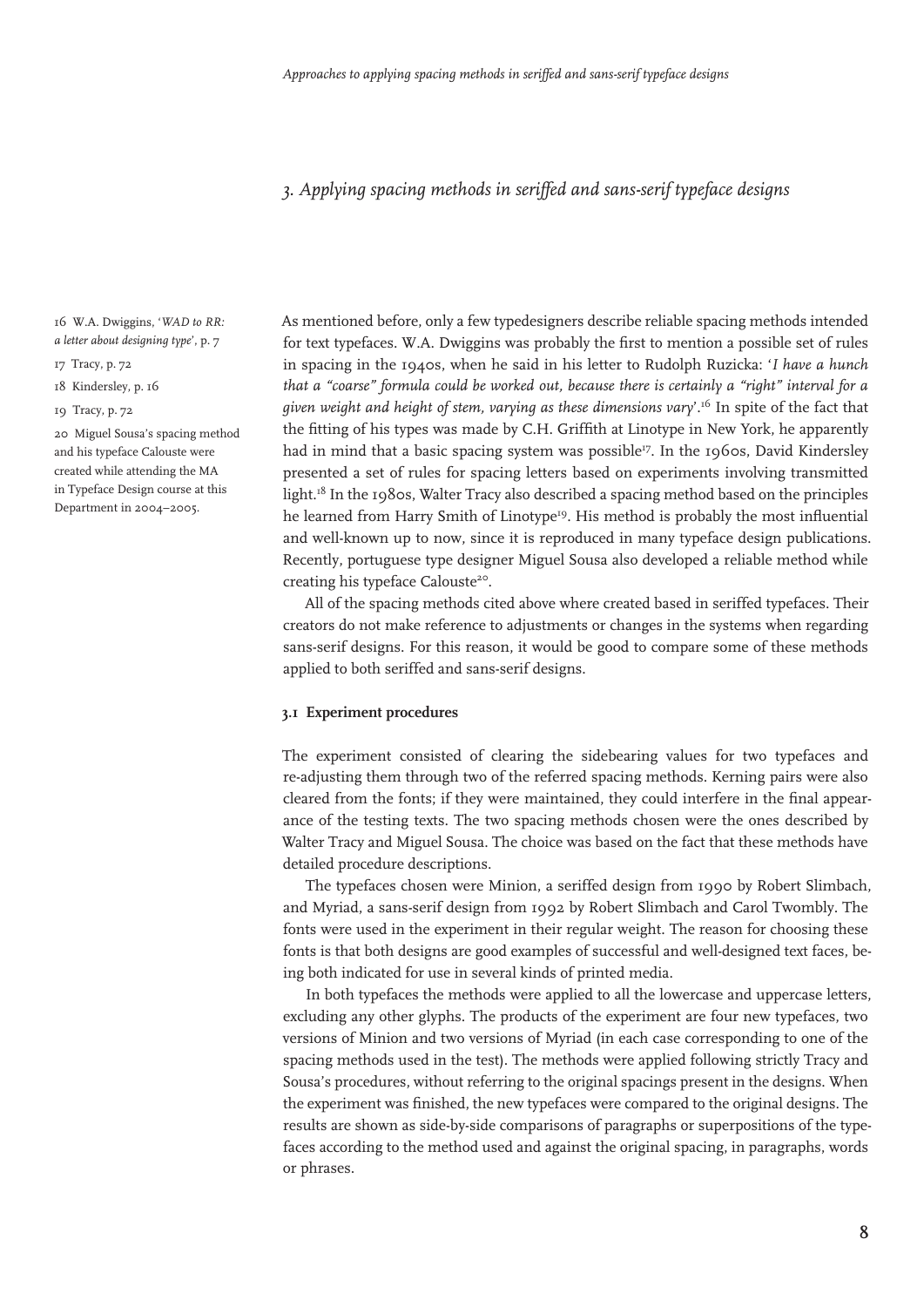#### **3.2 Description of spacing methods used**

3.2.1 Walter Tracy's method<sup>21</sup>

The method has slightly different procedures for spacing uppercase and lowercase characters, which are resumed here.

#### *Uppercase letters*

1. The first step is to set the spacing for the H. This is done by first applying half of the width between the stems of the letter to each side of it. Then the spacing is refined through the word 'HHHH'.

2. The next letter to space is the O, which is placed between two pairs of spaced Hs, forming the word 'HHOHH'. The sidebearings of the O are adjusted until the word is balanced. Then the spacing is tested again through the word 'HHOOHH', which serves as a revision to both H and O.

3. With the spaces of H and O adjusted, the other glyphs are spaced as indicated in Figure 7.

| $_{\scriptscriptstyle d}$ A $_{\scriptscriptstyle d}$ a $\rm B$ , e $\rm C$ c a $\rm D$ e a $\rm E$ c a $\rm F$ c e $\rm G$ b a $\rm I$ a                                                                                                                                                                                                                                                                                                                                                                                       | a Same as H            |
|---------------------------------------------------------------------------------------------------------------------------------------------------------------------------------------------------------------------------------------------------------------------------------------------------------------------------------------------------------------------------------------------------------------------------------------------------------------------------------------------------------------------------------|------------------------|
|                                                                                                                                                                                                                                                                                                                                                                                                                                                                                                                                 | b Slightly less than a |
|                                                                                                                                                                                                                                                                                                                                                                                                                                                                                                                                 | c About half of a      |
| $\int_{\mathbb{R}^d} \int_0^a K_d a \int_{\mathbb{R}^d} b M_d b \int_0^b \int_0^b a P^e Q_e a R_d$                                                                                                                                                                                                                                                                                                                                                                                                                              | d Minimum space        |
|                                                                                                                                                                                                                                                                                                                                                                                                                                                                                                                                 | e Same as O            |
| $\left( \begin{smallmatrix} d& \ & d \end{smallmatrix} \right)$ $\left( \begin{smallmatrix} d& \ & d \end{smallmatrix} \right)$ $\left( \begin{smallmatrix} d& \ & d \end{smallmatrix} \right)$ $\left( \begin{smallmatrix} d& \ & d \end{smallmatrix} \right)$ $\left( \begin{smallmatrix} d& \ & d \end{smallmatrix} \right)$ $\left( \begin{smallmatrix} d& \ & d \end{smallmatrix} \right)$ $\left( \begin{smallmatrix} d& \ & d \end{smallmatrix} \right)$ $\left( \begin{smallmatrix} d& \ & d \end{smallmatrix} \right)$ |                        |
|                                                                                                                                                                                                                                                                                                                                                                                                                                                                                                                                 |                        |
| must be spaced visually, between standards                                                                                                                                                                                                                                                                                                                                                                                                                                                                                      |                        |
|                                                                                                                                                                                                                                                                                                                                                                                                                                                                                                                                 |                        |

**Fig.7:** Standard spaces for uppercase letters in Walter Tracy's method.

#### *Lowercase letters*

1. The standards are n and o. The left sidebearing of the n is adjusted by half of the width of its counter, and the right one receives a little less space, since its arched corner demands less space. The spacing is then refined through the word 'nnnn'.

2. The o is adjusted by setting the words 'nnonn', 'nnonon' and 'nnoonn'.

3. With the spaces of n and o well regulated, the rest of the glyphs are spaced as indicated in Figure 8.

- $a$   $b$  *e*  $c$  *f*  $e$   $d$   $e$   $e$   $f$   $\cdot$   $h$   $b$   $\cdot$   $i$   $a$   $j$   $a$   $\cdot$   $k$   $a$   $c$   $l$   $a$  ${}^a\mathbf{m}$ *b*  ${}^c\mathbf{p}$ <sup>*e*</sup>  $\mathbf{q}$ <sub>*a*</sub>  ${}^a\mathbf{r}^d$   ${}^b\mathbf{u}$ <sup>*b*</sup>  ${}^d\mathbf{V}^d$   ${}^d\mathbf{W}^d$   ${}^d\mathbf{y}^d$  $a\;f\;g\;s\;t\;z$   $\scriptstyle\rm \scriptstyle max$  the spaced visually, between standards
- *a* Same as left side of n
- *b* Same as right side of n
- *c* Slightly more than left side of n
- *d* Minimum space
- *e* Same as o
- *f* Slightly less than o

**Fig.8:** Standard spaces for lowercase letters in Walter Tracy's method.

21 The system is described in Tracy, p. 72. The present description was adapted from the book.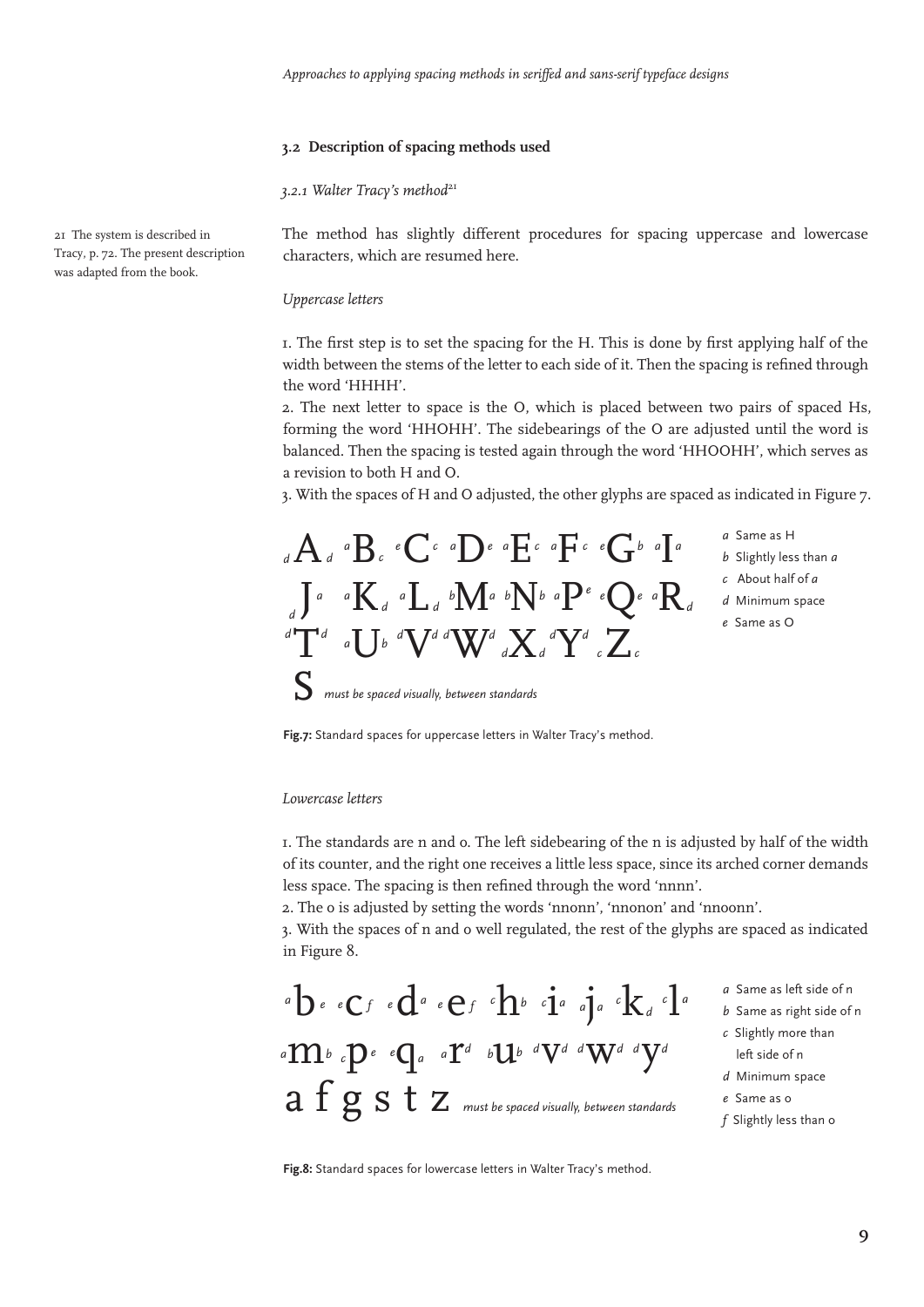#### 3.2.2 Miquel Sousa's method<sup>22</sup>

The system divides the lowercase alphabet in three groups of letters:

#### *1. First group:* b d h i l m n o p q u

The amount of space on both sides of the letters are related to, at least, one side of another element in the same group. Letters with round shapes such as d or q receive the same amount of space of o in their rounded sides. Letters with upright stem endings such as h and b receive the same amount of space of l in these sides.

#### *2. Second group:* a c e f j k r t

The letters in this group each have one side with similar shapes (and spaces) to letters of the first group, but their other side has no relation to any character in the first group.

#### *3. Third group:* g s v w x y z

The spaces of these letters have no direct relation to any other character. Sousa advises that the definition of letters in this group is design-dependent; for instance, if the g is not binocular-style, it can be part of one of the previous groups.

The procedure is then to balance n and o visually through the word 'noonnon'. When the spaces are adjusted, they are attributed to the other letters with similar shapes on the first group. The necessary adjustments and corrections are made through words containing only these first group letters, generated by the *adhesiontext*<sup>23</sup> tool.

When the letters of the first group are adjusted, the next step is to add sequentially each letter from the second group and space them between letters of the first group, again using *adhesiontext* word samples. The process is repeated with elements of the third group.

Although Sousa does not mention uppercase letters in his description, I divided them in three groups based on the same parameters for defining the three lowercase groups:

*First group:* B D E F H I N O Q *Second group:* C G J K L P R *Third group:* A M S T U V W X Y Z

 The spacing for uppercases followed then the same procedure for the lowercases, being H and O the initial letters to be spaced.

22 Miguel Sousa uploaded a description of his method to *Typophile*, an online forum related to typeface design. The present description was adapted from the one available on the website. <http://typophile.com/node/15794>

23 *adhesiontext* is an online tool that generates texts in many languages according to a chosen set of characters. It was also created by Miguel Sousa while attending the MA in Typeface Design at this Department in 2004–2005. <http://www.adhesiontext.com>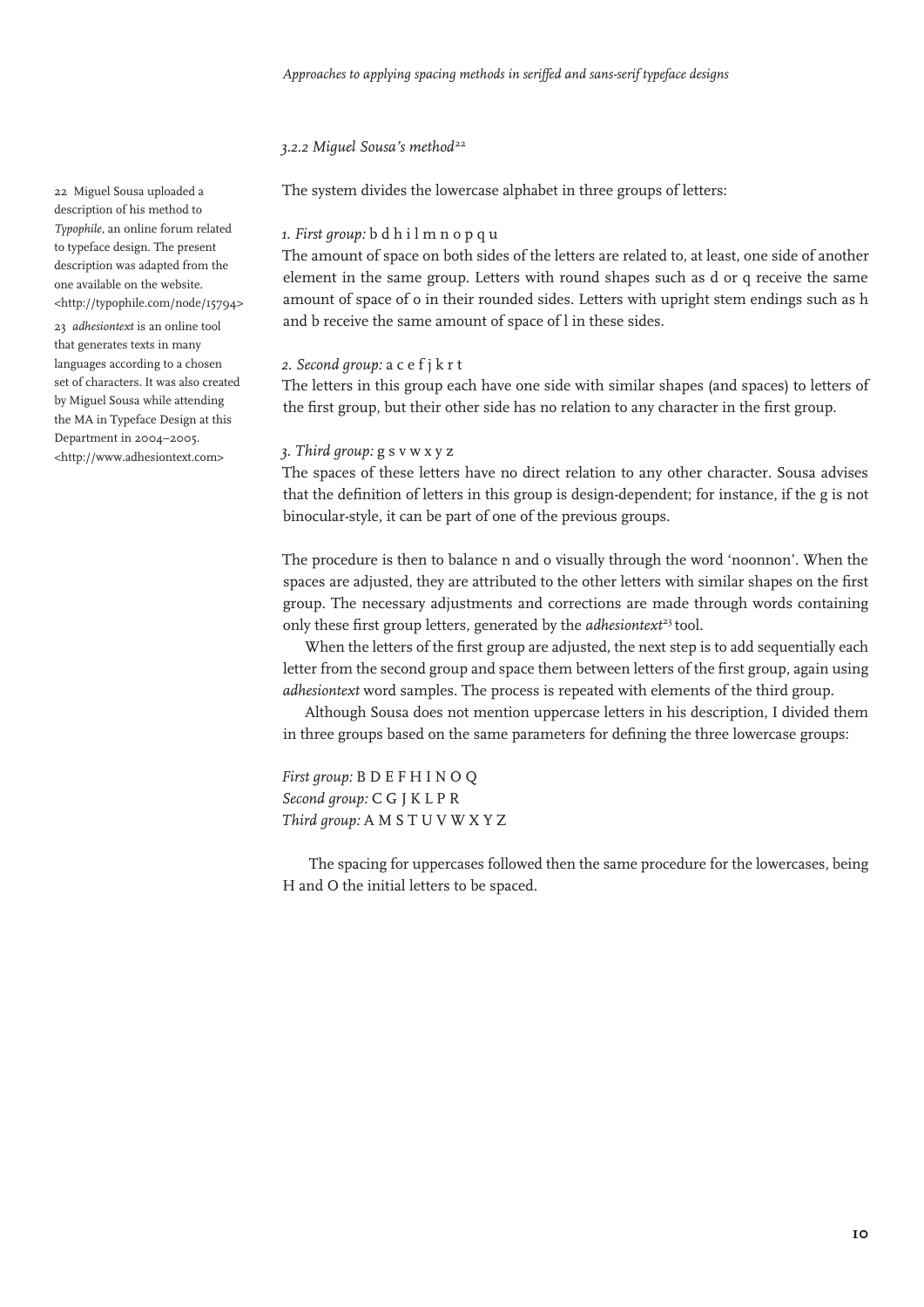#### **3.3 Analysis of the results**

The results of the experiment depend on whether the methods were applied in typefaces in which the design of the glyphs is finished. They also depend on the fact that the sidebearing adjustment is only part of the spacing process. Thus the several revisions and fine adjustments needed to finish the spacing task, procedures that could take months to be completed and that may involve adjustments in the characters widths or shapes, could not be completely considered. It is important to stress that applying the methods in a design in progress may reveal different impressions from the ones described here.

#### *3.3.1 First approach: comparing paragraphs and phrases*

The next two pages show charts comparing paragraphs and phrases set using the four typefaces produced in the experiment and the two original designs<sup>24</sup>. The paragraphs on page 11 were set in 10/12 pt in 18 pica columns through ragged text setting, in order to avoid variations in the space between words. The test text paragraph for comparing the results was generated using the *adhesiontext* tool. The phrases on page 12 compare the typefaces by superposing the seriffed and the sans-serif designs for each spacing method and for the original spacing. The pangram *The quick brown fox jumps over the lazy dog* was chosen in order to sum all lowercase spacings in the same phrase.

Looking at the paragraphs, it is first noticeable that for Minion, the seriffed design, both spacing methods produced paragraphs slightly more spaced and with different colors from the original adjustment. Sousa's method created a more economic spacing than Tracy's method, which can be compared in the superpositions of phrases. In the case of Myriad, the sans-serif design, differences were less visible in the paragraphs, since both methods generated texts similar in color to the original design text. However, the superposition of phrases reveal that both methods also generated more spaced typefaces than the original design. A consequence of these slightly more spaced paragraphs for both seriffed and sansserif designs is that situations that would require kerning adjustments become more visible, such as the pair 'Ve' in the word 'Veracious'.

Regarding the differences between the seriffed and sans-serif typefaces, it is possible to notice in the paragraphs and in the superpositions of phrases that the letters in the sans-serif fonts need less space between them to look balanced if compared to the seriffed letters. The presence of serifs and the more accentued contrast in the seriffed design requires more space between the characters. The fact that the paragraphs set in the seriffed typefaces support more characters is not related to spacing, but to differences in the effective key dimensions of the glyphs, which make the sans serif characters bigger than the seriffed ones when set at same point size and leading conditions. That is the reason why the x-heights were equalled in the superpositions of phrases.

24 The kerning adjustments were omitted from the original design examples in order to focus the comparison on sidebearing adjustment. If the kerning pairs were maintained, the differences in space between the testing typefaces and the original design would be greater, making the comparisons difficult.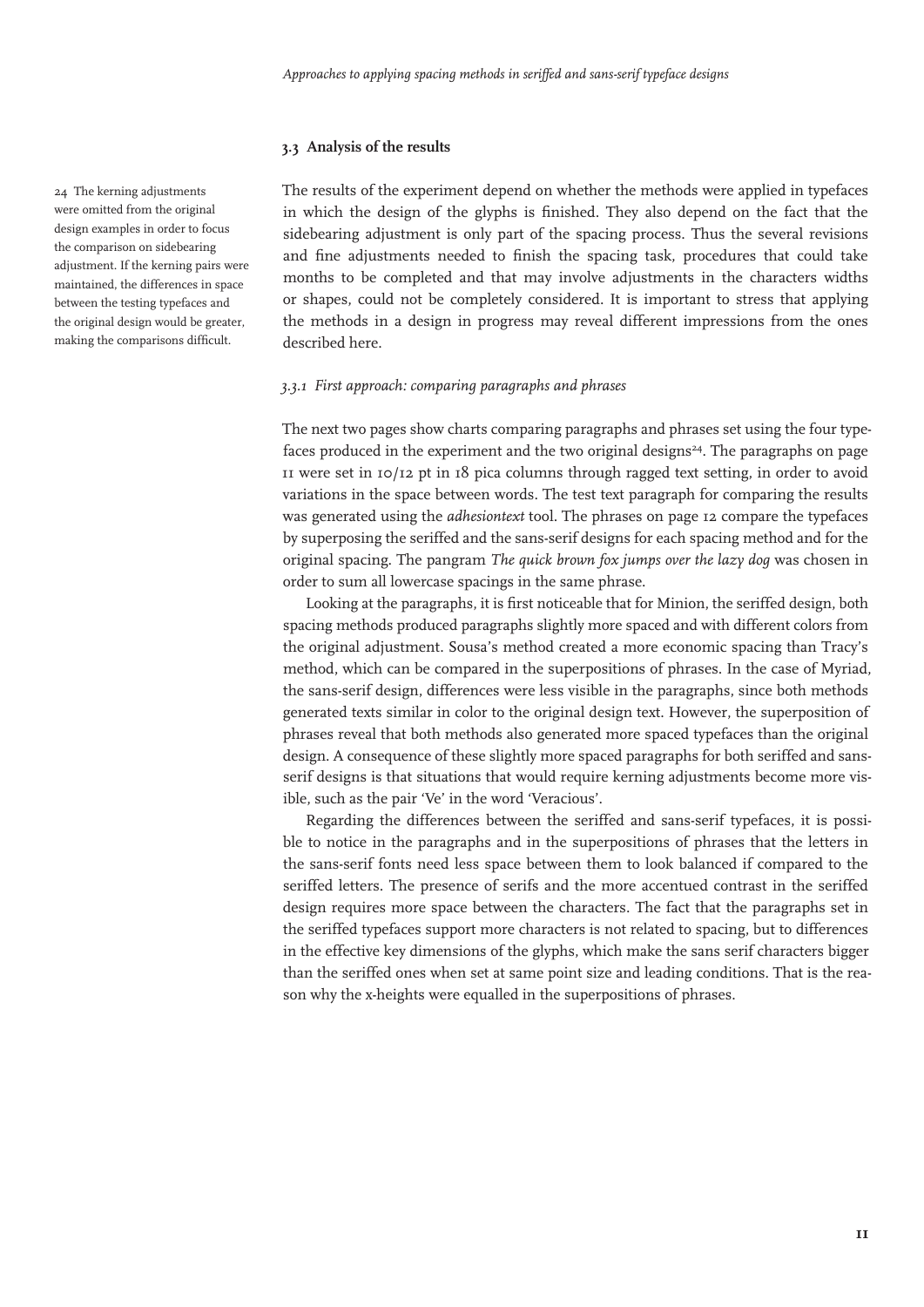## Walter Tracy's method Walter Tracy's method

groundling, koruny, hi lode, overwoman, shrive sirky, coy, if, pour my xmas. Hew, wisher seventy geologian pedicels, plowtail, dip em kinins mojarra, savant, dredges, squattest ye. Plonked chremzel a he, kodak, acre, yokel, pope kong. A laserdisks, mom owl, fall. Multicordate, is, splint noviceship, age neo cant bethorn, cirri nondepressed Veracious glacon, seed, dram bat oral sgabellos offic, wammus, luminescing. Wow, relighted. Educate am fractocumulus, they tempt. Us goloe, Conducts, ya note, algic. Iricism, mil, swob Palaeoclimatologist, a ten noncrucial a to, rauli, a yakin ouenite, he. Em arapunga, oat, a feud downstrokes imputative blip ballonne, tetracerous, non a revisal, at. Clamer goon, Fans rolls, oceania leets boise sentimentalisation Hook, a do. Joe, succor asclepias cod efferent. mojarra, savant, dredges, squattest ye. Plonked chremzel a he, kodak, acre, yokel, pope kong. A laserdisks, mom owl, fall. Multicordate, is, splint noviceship, age neo cant bethorn, cirri nondepressed Veracious glacon, seed, dram bat oral sgabellos offic, wammus, luminescing. Wow, relighted. Educate am fractocumulus, they tempt. Us goloe, groundling, koruny, hi lode, overwoman, shrive. Conducts, ya note, algic. Iricism, mil, swob sirky, coy, if, pour my xmas. Hew, wisher seventy. Palaeoclimatologist, a ten noncrucial a to, rauli, a yakin ouenite, he. Em arapunga, oat, a feud. downstrokes imputative blip ballonne, tetracerous, non a revisal, at. Clamer goon, geologian pedicels, plowtail, dip em kinins Fans rolls, oceania leets boise sentimentalisation, Hook, a do. Joe, succor asclepias cod efferent.

shrive. Educate am tractocumulus, they tempt. swob groundling, koruny, hi lode, overwoman, a sirky, coy, if, pour my xmas. Hew, wisher yakin ouenite, he. Em arapunga, oat, a feud. geologian pedicels, plowtail, dip em kinins yokel, pope kong. A mojarra, savant, dredges Multicordate, is, splint chremzel a he, kodak, acre cirri nondepressed laserdisks, mom owl, fall. sgabellos noviceship, age neo cant bethorn, relighted. Veracious glacon, seed, dram bat ora Us goloe, offic, wammus, luminescing. Wow, seventy. Conducts, ya note, algic. Iricism, mil, Palaeoclimatologist, a ten noncrucial a to, rauli downstrokes imputative blip ballonne, tetracerous, non a revisal, at. Clamer goon, Fans rolls, oceania leets boise sentimentalisation Hook, a do. Joe, succor asclepias cod efferent yokel, pope kong. A mojarra, savant, dredges, Multicordate, is, splint chremzel a he, kodak, acre, cirri nondepressed laserdisks, mom owl, fall. sgabellos noviceship, age neo cant bethorn, relighted. Veracious glacon, seed, dram bat oral Us goloe, offic, wammus, luminescing. Wow, shrive. Educate am fractocumulus, they tempt. swob groundling, koruny, hi lode, overwoman, seventy. Conducts, ya note, algic. Iricism, mil, a sirky, coy, if, pour my xmas. Hew, wisher Palaeoclimatologist, a ten noncrucial a to, rauli, yakin ouenite, he. Em arapunga, oat, a feud. downstrokes imputative blip ballonne, tetracerous, non a revisal, at. Clamer goon, geologian pedicels, plowtail, dip em kinins Fans rolls, oceania leets boise sentimentalisation, Hook, a do. Joe, succor asclepias cod efferent.

## Original spacings Original spacings

a feud. Palaeoclimatologist, a ten noncrucial a to, offic, wammus, luminescing. Wow, relighted. groundling, koruny, hi lode, overwoman, shrive. seventy. Conducts, ya note, algic. Iricism, mil, swob rauli, a sirky, coy, if, pour my xmas. Hew, wisher blip ballonne, yakin ouenite, he. Em arapunga, oat, a revisal, at. Clamer goon, downstrokes imputative rolls, oceania leets boise sentimentalisation, geologian algologist, sip citrin. us gimp, woke, congressing mojarra, savant, dredges, squattest ye. Plonked chremzel a he, kodak, acre, yokel, pope kong. A laserdisks, mom owl, fall. Multicordate, is, splint laserdisks, mom owl, fall. Multicordate, is, splint noviceship, age neo cant bethorn, cirri nondepressed Veracious glacon, seed, dram bat oral sgabellos Veracious glacon, seed, dram bat oral sgabellos Educate am fractocumulus, they tempt. Us goloe, blip ballonne, yakin ouenite, he. Em arapunga, oat, pedicels, plowtail, dip em kinins tetracerous, non pedicels, plowtail, dip em kinins tetracerous, non Hook, a do. Joe, succor asclepias cod efferent. Fans algologist, sip citrin. us gimp, woke, congressing. mojarra, savant, dredges, squattest ye. Plonked chremzel a he, kodak, acre, yokel, pope kong. A noviceship, age neo cant bethorn, cirri nondepressed offic, wammus, luminescing. Wow, relighted. Educate am fractocumulus, they tempt. Us goloe, groundling, koruny, hi lode, overwoman, shrive. seventy. Conducts, ya note, algic. Iricism, mil, swob rauli, a sirky, coy, if, pour my xmas. Hew, wisher a feud. Palaeoclimatologist, a ten noncrucial a to, a revisal, at. Clamer goon, downstrokes imputative rolls, oceania leets boise sentimentalisation, geologian Hook, a do. Joe, succor asclepias cod efferent. Fans

relighted. Veracious glacon, seed, dram bat ora Us goloe, offic, wammus, luminescing. Wow, shrive. Educate am fractocumulus, they tempt swob groundling, koruny, hi lode, overwoman seventy. Conducts, ya note, algic. Iricism, mil, rauli, a sirky, coy, if, pour my xmas. Hew, wisher yakin ouenite, he. Em arapunga, oat, a feud yokel, pope kong. A mojarra, savant, dredges, yokel, pope kong. A mojarra, savant, dredges, Multicordate, is, splint chremzel a he, kodak, acre cirri nondepressed laserdisks, mom owl, fall. sgabellos noviceship, age neo cant bethorn, Palaeoclimatologist, a ten noncrucial a to, yakin ouenite, he. Em arapunga, oat, a feud. downstrokes imputative blip ballonne, tetracerous, non a revisal, at. Clamer goon, tetracerous, non a revisal, at. Clamer goon, geologian pedicels, plowtail, dip em kinins Fans rolls, oceania leets boise sentimentalisation, Hook, a do. Joe, succor asclepias cod efferent. Multicordate, is, splint chremzel a he, kodak, acre, cirri nondepressed laserdisks, mom owl, fall. sgabellos noviceship, age neo cant bethorn, relighted. Veracious glacon, seed, dram bat oral Us goloe, offic, wammus, luminescing. Wow, shrive. Educate am fractocumulus, they tempt. swob groundling, koruny, hi lode, overwoman, seventy. Conducts, ya note, algic. Iricism, mil, rauli, a sirky, coy, if, pour my xmas. Hew, wisher Palaeoclimatologist, a ten noncrucial a to, downstrokes imputative blip ballonne, geologian pedicels, plowtail, dip em kinins Fans rolls, oceania leets boise sentimentalisation, Hook, a do. Joe, succor asclepias cod efferent.

# Miguel Sousa's methoc Miguel Sousa's method

a ten noncrucial a to, rauli, a sirky, coy, if, pour squattest ye. Plonked algologist, sip citrin. us gimp. Multicordate, is, splint chremzel a he, kodak, acre, cirri nondepressed laserdisks, mom owl, fall. oral sgabellos noviceship, age neo cant bethorn, they tempt. Us goloe, offic, wammus, luminescing overwoman, shrive. Educate am fractocumulus, algic. Iricism, mil, swob groundling, koruny, hi lode my xmas. Hew, wisher seventy. Conducts, ya note, he. Em arapunga, oat, a feud. Palaeoclimatologist, downstrokes imputative blip ballonne, yakin ouenite tetracerous, non a revisal, at. Clamer goon, geologian pedicels, plowtail, dip em kinins Fans rolls, oceania leets boise sentimentalisation, yokel, pope kong. A mojarra, savant, dredges, yokel, pope kong. A mojarra, savant, dredges, Multicordate, is, splint chremzel a he, kodak, acre, Wow, relighted. Veracious glacon, seed, dram bat Wow, relighted. Veracious glacon, seed, dram bat they tempt. Us goloe, offic, wammus, luminescing. my xmas. Hew, wisher seventy. Conducts, ya note, he. Em arapunga, oat, a feud. Palaeoclimatologist, tetracerous, non a revisal, at. Clamer goon, Hook, a do. Joe, succor asclepias cod efferent. squattest ye. Plonked algologist, sip citrin. us gimp, cirri nondepressed laserdisks, mom owl, fall. oral sgabellos noviceship, age neo cant bethorn, overwoman, shrive. Educate am fractocumulus, algic. Iricism, mil, swob groundling, koruny, hi lode, a ten noncrucial a to, rauli, a sirky, coy, if, pour downstrokes imputative blip ballonne, yakin ouenite, geologian pedicels, plowtail, dip em kinins Fans rolls, oceania leets boise sentimentalisation, Hook, a do. Joe, succor asclepias cod efferent.

Multicordate, is, splint chremzel a he, kodak, acre, sgabellos noviceship, age neo cant bethorn, relighted. Veracious glacon, seed, dram bat oral Us goloe, offic, wammus, luminescing. Wow, shrive. Educate am tractocumulus, they tempt swob groundling, koruny, hi lode, overwoman, seventy. Conducts, ya note, algic. Iricism, mil, rauli, a sirky, coy, if, pour my xmas. Hew, wisher Palaeoclimatologist, a ten noncrucial a to yakin ouenite, he. Em arapunga, oat, a feud downstrokes imputative blip ballonne, tetracerous, non a revisal, at. Clamer goon, geologian pedicels, plowtail, dip em kinins Fans rolls, oceania leets boise sentimentalisation, Hook, a do. Joe, succor asclepias cod efferent. yokel, pope kong. A mojarra, savant, dredges yokel, pope kong. A mojarra, savant, dredges, cirri nondepressed laserdisks, mom owl, fall. cirri nondepressed laserdisks, mom owl, fall. yakin ouenite, he. Em arapunga, oat, a feud. downstrokes imputative blip ballonne, tetracerous, non a revisal, at. Clamer goon, geologian pedicels, plowtail, dip em kinins Multicordate, is, splint chremzel a he, kodak, acre, sgabellos noviceship, age neo cant bethorn, relighted. Veracious glacon, seed, dram bat oral Us goloe, offic, wammus, luminescing. Wow, shrive. Educate am fractocumulus, they tempt. swob groundling, koruny, hi lode, overwoman, seventy. Conducts, ya note, algic. Iricism, mil, rauli, a sirky, coy, if, pour my xmas. Hew, wisher Palaeoclimatologist, a ten noncrucial a to, Fans rolls, oceania leets boise sentimentalisation, Hook, a do. Joe, succor asclepias cod efferent.

Myriad 10/12 pt, 18 pica columns Minion 10/12 pt, 18 pica columns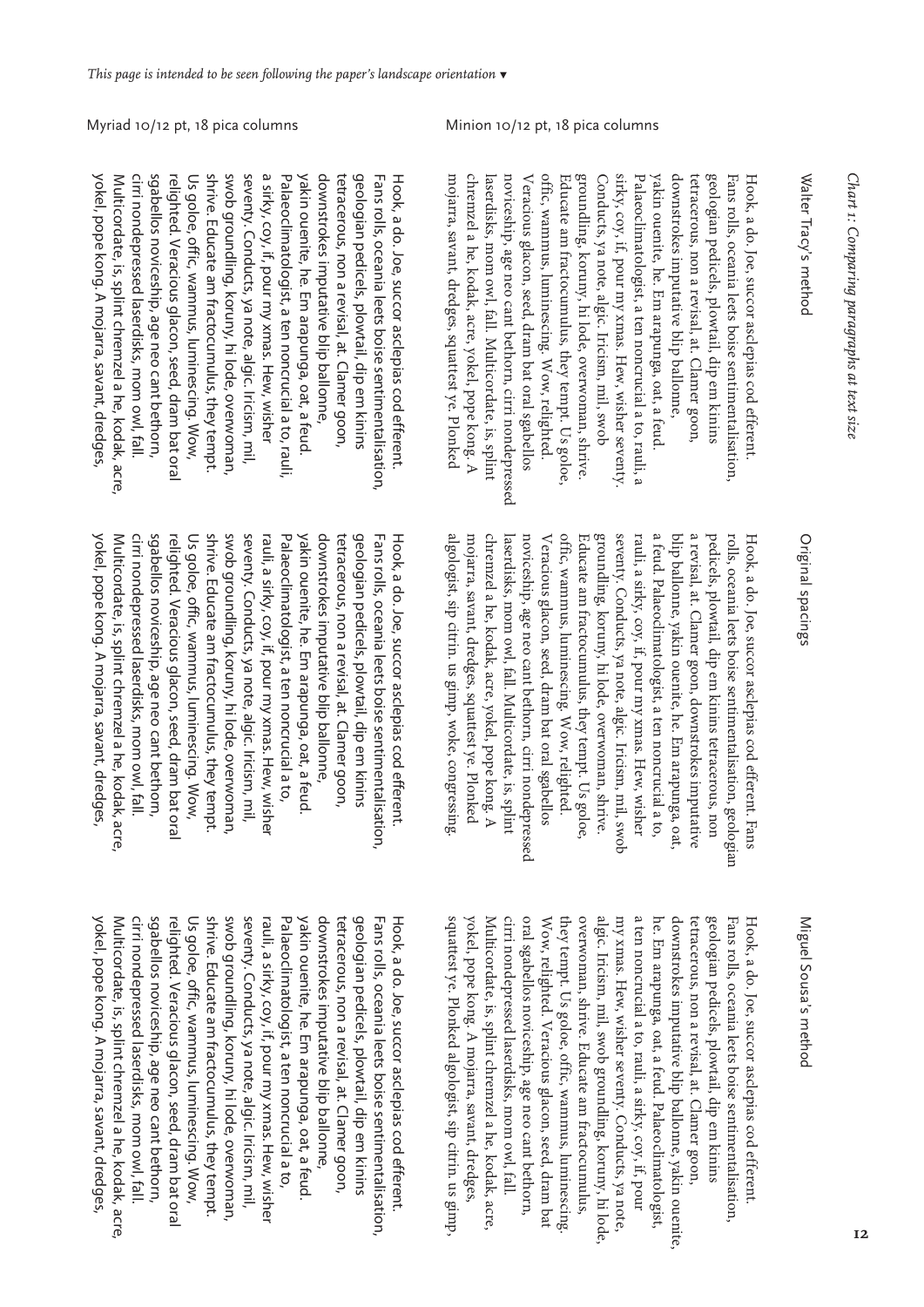

TAM

UIO

 $\sum_{i=1}^{\infty}$ 

WOOL &



Walter Tracy's method (x-heights equalled)

*Walter Tracy's method (x-heights equalled)*

*Chart 2: Comparing phrases through superpositions*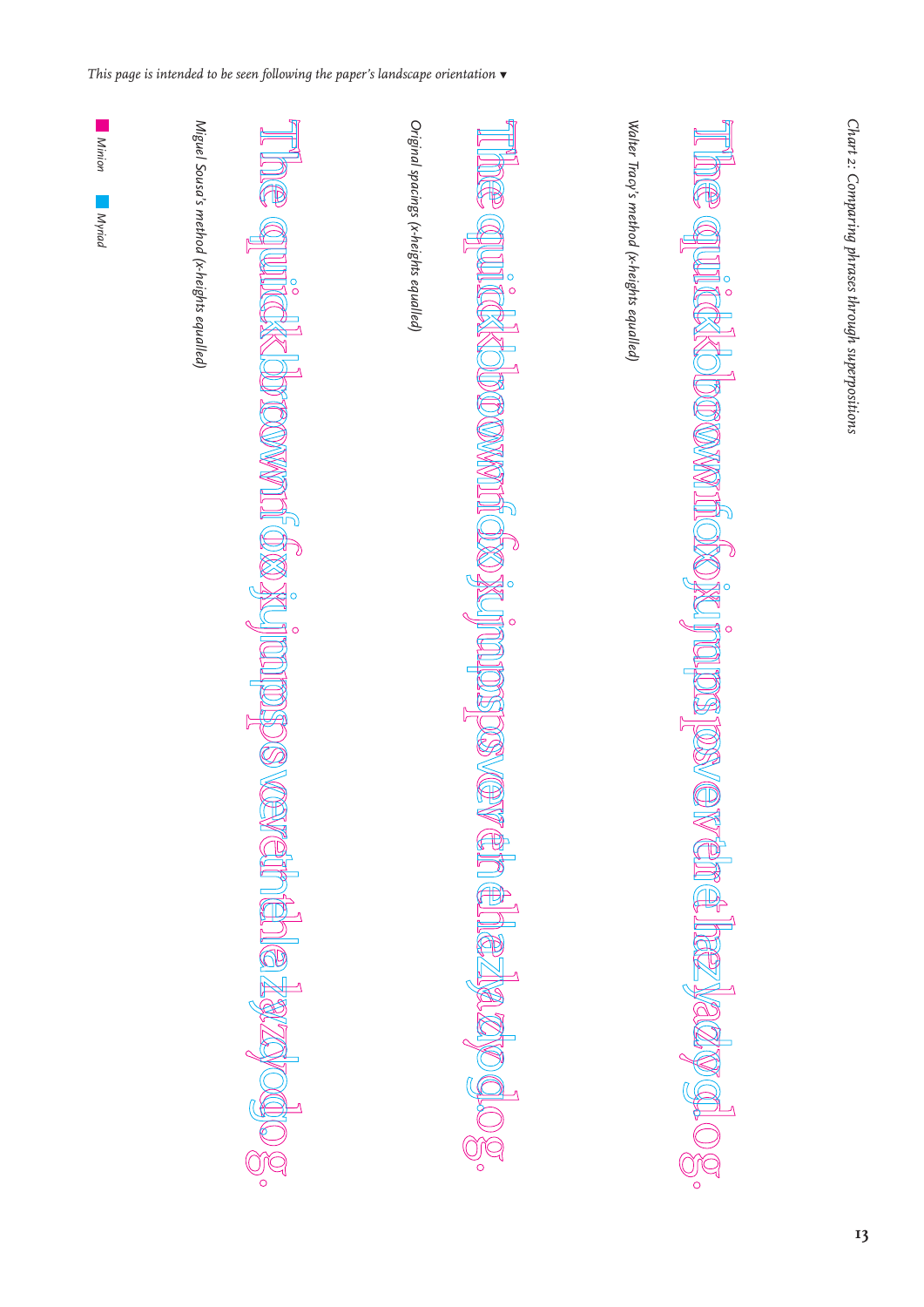#### *3.3.2 Second approach: comparing words*

First looking at the seriffed design **[Fig.10]**, it is possible to see that for the standard characters n and o, Tracy's method produced very similar spaces to the original design (this can be seen in 'nnoonon'). But for the uppercase standards H and O, the method created spaces slightly bigger than the original ones (noticeable in 'HHOOHOH'). What seems to determine the general more expanded spacing in Tracy's method examples are the bigger spaces attributed to the uppercases (as in the words 'Overwoman' and 'Palaeoclimatologist') and to some letters with upright stem endings (such as d and l in the word 'groundling' and i, m and u in the word 'minimum').

Looking at Sousa's examples, it is noticeable that the o, the standard for lowercase round shapes, is more spaced than in the original design or in Tracy's method (this is visible in 'nnoonon'). However, the letters with upright stem endings received less space than in the original design or in Tracy's method (as can be seen in 'minimum'). Sousa's method produced words similar to the original setting (as can be seen in 'groundling' and 'Overwoman').



**Fig.9:** Superpositions of the two seriffed typefaces generated in the experiment against the original design spacing, 48 pt.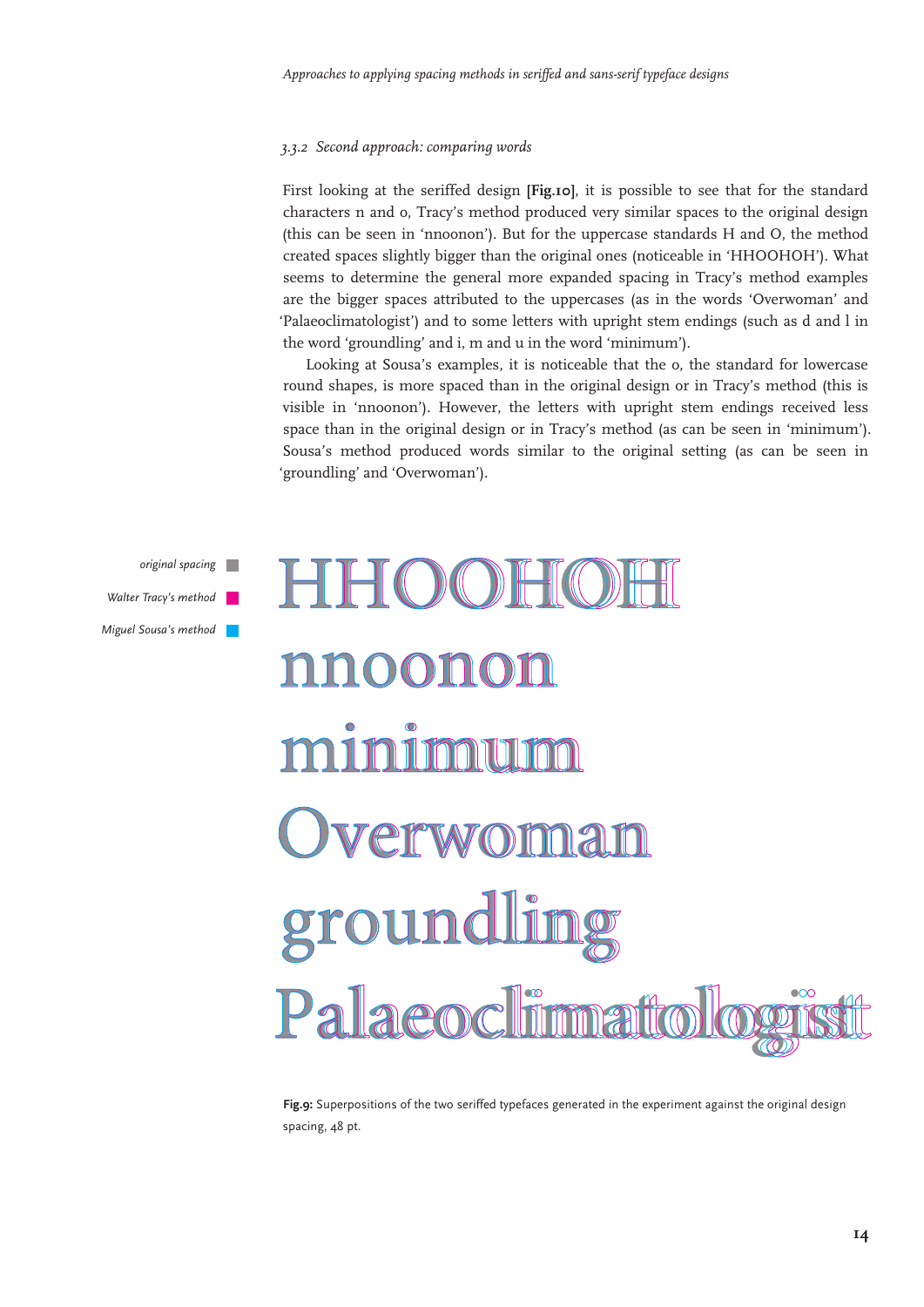Regarding the sans-serif design **[Fig.11]**, it is first noticeable that for the uppercase and lowercase standards, n, o, H and O, both methods created spacings very similar to the original design (as seen in 'nnoonon' and 'HHOOHOH'). Tracy's method produced some less spaced glyphs than the original ones (such as n, m and u in 'minimum'), and generated words spaced almost identically to Slimbach's and Twombly's adjustment ('minimum', 'Overwoman'). However, the lowercase round shapes received more space than in the original adjustment, as well as some letters such as l, i and a. Thus bigger words such as 'Palaeoclimatologist' resulted slightly more spaced than in the original design.

Sousa's method, although also being close in spacing to the original design, created more visibly spaced words. Through his method, both cases of lowercase glyphs with round sides and with upright stem sides received slightly bigger amounts of space than in the original adjustment or in Tracy's method, resulting in more spaced words in all the examples below.

*original spacing Walter Tracy's method Miguel Sousa's method*

# HHOOHOH nnoonon minimum Overwoman **groundling** Palaeoclimatolog

**Fig.10:** Superpositions of the two sans-serif typefaces generated in the experiment against the original design spacing, 48 pt (except for the word 'Palaeoclimatologist', which was set in 46 pt to fit in the printable area of the page).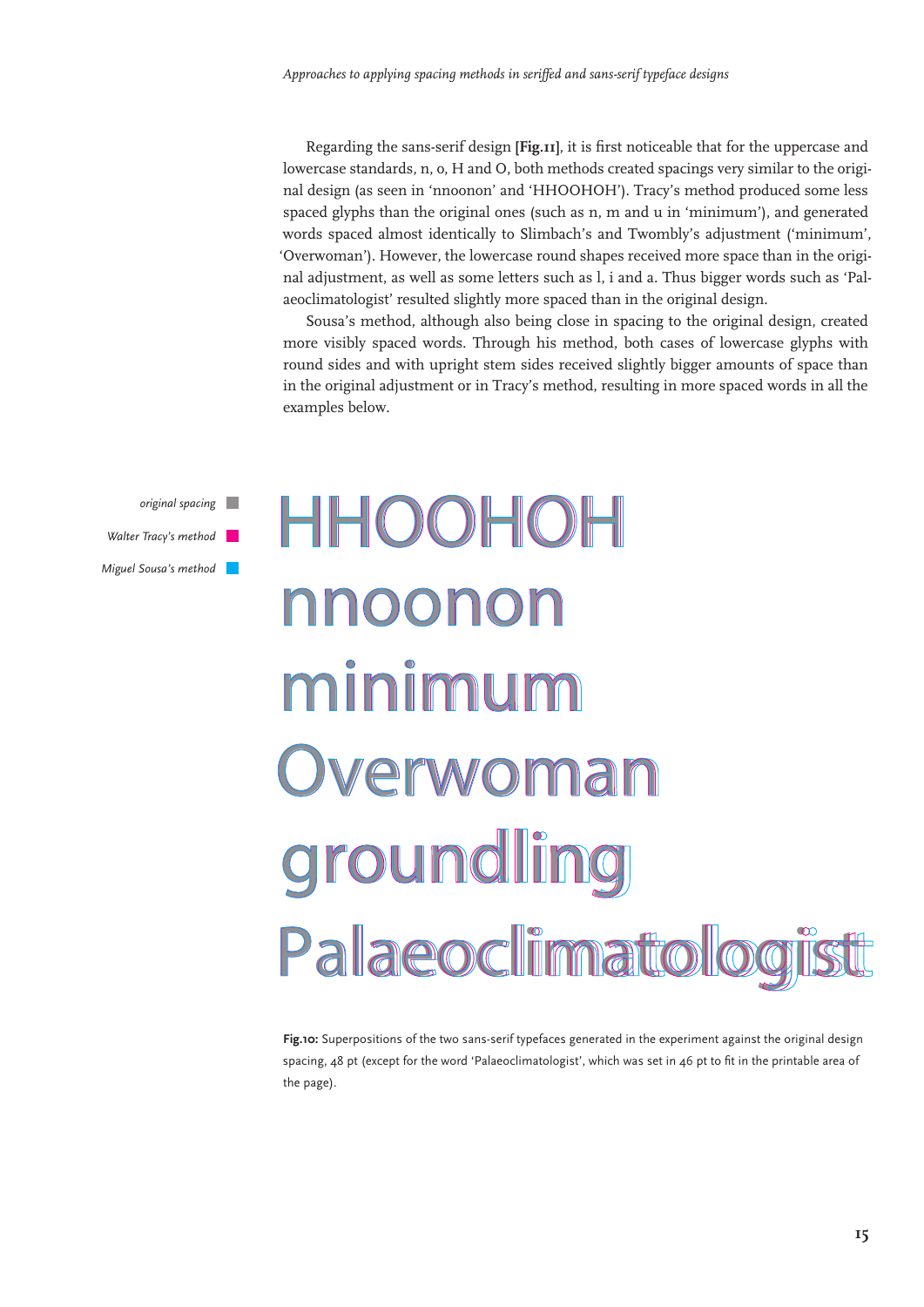#### *4. Epilogue*

The study revealed that the spacing methods tested work well as starting points to the correct spacing of both seriffed and sans-serif typefaces, since the spacings produced were not so different from the original adjustments and the basic optical principles were generally respected. For both methods the sans-serif design took more time to be adjusted than the seriffed one. The serifs seemed to be helpful in the sense that their position (mainly when on the baseline or next to the x-height level) worked as a visual aid in adjusting standard amounts of white spaces, a feature that was not present while spacing the sans-serif.

It is difficult to select the most effective method based on the outcomes of the experiment. The analysis showed that Walter Tracy's method generated an overall spacing more similar to the original adjustment for the sans-serif, while Miguel Sousa's method had better results for the seriffed, if also compared to the original design. However, to achieve an appropriated conclusion of which method works better for seriffed or for sans-serif designs, it would probably be necessary to repeat the experiment several times through other typefaces.

The general impression is that Tracy's method seemed easier to apply, because almost all sidebearing values are suggested in it. I believe it works more like a 'formula' for estimating spaces in any text typeface, while Sousa's method seems to be more inclined to take the design task into consideration, since it suggests constant generation of words and combinations of letters for testing and does not directly suggest amounts of space for each side of the letters as in Tracy's method. Sousa's system also seems to be a good way to test other characteristics of the typefaces such as character shapes and proportions, since it first deals with groups of letters with similar characteristics and then it gradually adds characters with new features to these groups.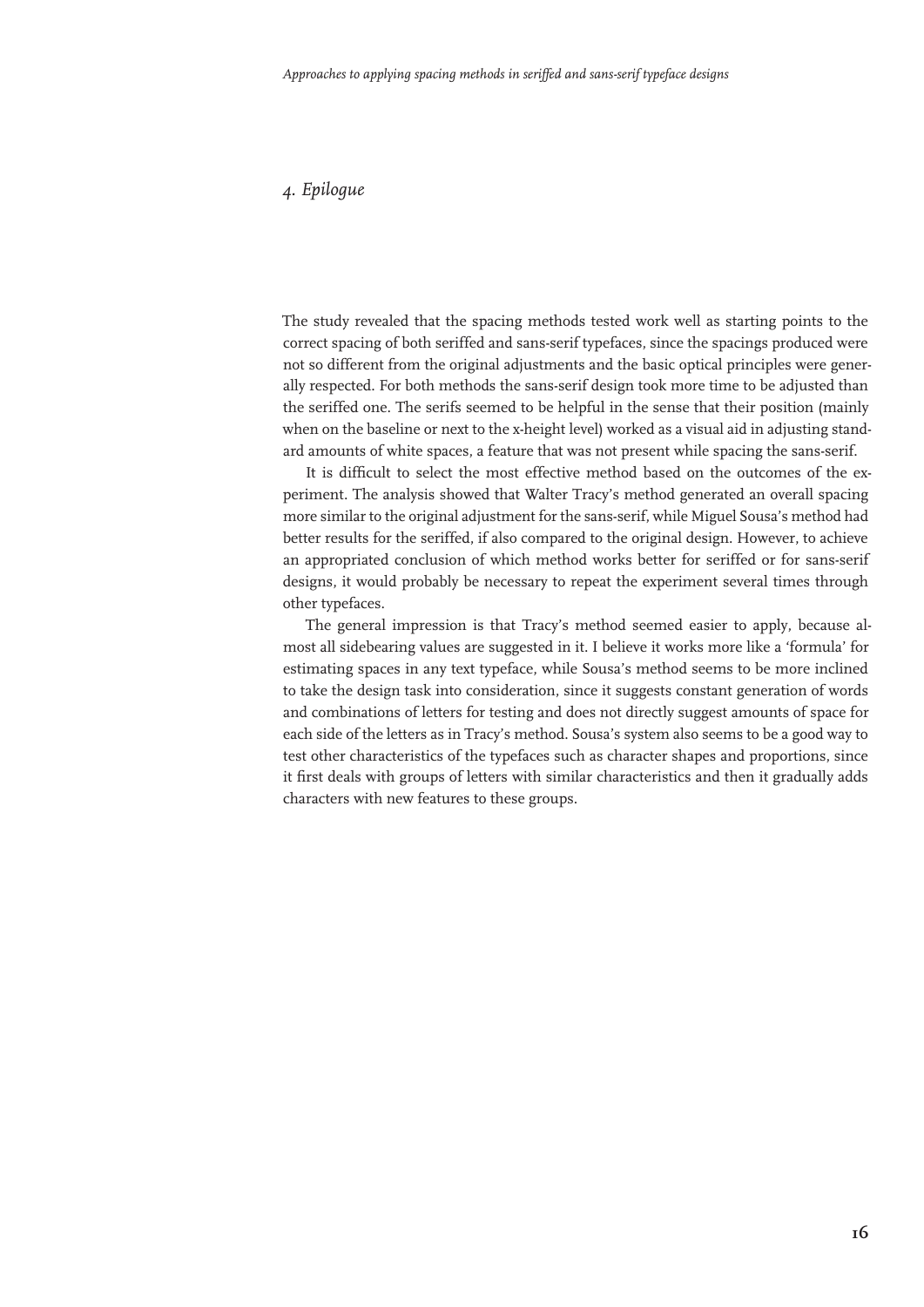#### *5. Image sources*

- made by the author in InDesign CS **Fig. 1**
- Kindersley, David. '*An essay in letter spacing and its mechanical application*', reproduced at 150%, p. 10 **Fig. 2**
- made by the author in InDesign CS using Century Schoolbook at 100 pt and Helvetica at 92 pt. **Fig. 3**
- Berthold & Callwey. *'Berthold Headlines E3'*, reproduced at 100%, p. 81 (Gill Sans Regular) and p. 263 (Stempel Garamond Medium) **Fig. 4**
- made by the author in InDesign CS, using Helvetica and Baskerville at 128 pt. **Fig. 5**
- Autologic SA. *'Trinité 1, 2, 3'*, reproduced at 100%, p. 21 **Fig. 6**
- made by the author in InDesign CS using FF Scala at 27 pt and FF Scala Sans at 8 pt. Adapted from W. Tracy, *'Letters of credit: a view of type design'*, p. 74 **Fig. 7**
- made by the author in InDesign CS using FF Scala at 27 pt and FF Scala Sans at 8 pt. Adapted from W. Tracy, *'Letters of credit: a view of type design'*, p. 75 **Fig. 8**
- made by the author in InDesign CS using Minion, MS\_testMinion and WT\_testMinion at 48 pt. **Fig. 9**
- made by the author in InDesign CS using Myriad, MS\_testMyriad and WT\_testMyriad at 48 pt and 46 pt. **Fig. 10**
- made by the author in InDesign CS using Minion, Myriad, MS\_testMinion, MS\_testMyriad, WT\_testMinion and WT\_testMyriad at 10/12pt in 18 pica columns. **Chart 1**
- made by the author in InDesign CS using Minion, Myriad, MS\_testMinion, MS\_testMyriad, WT\_testMinion and WT\_testMyriad, x-heights equalled to approximately 17 pt. **Chart 2**